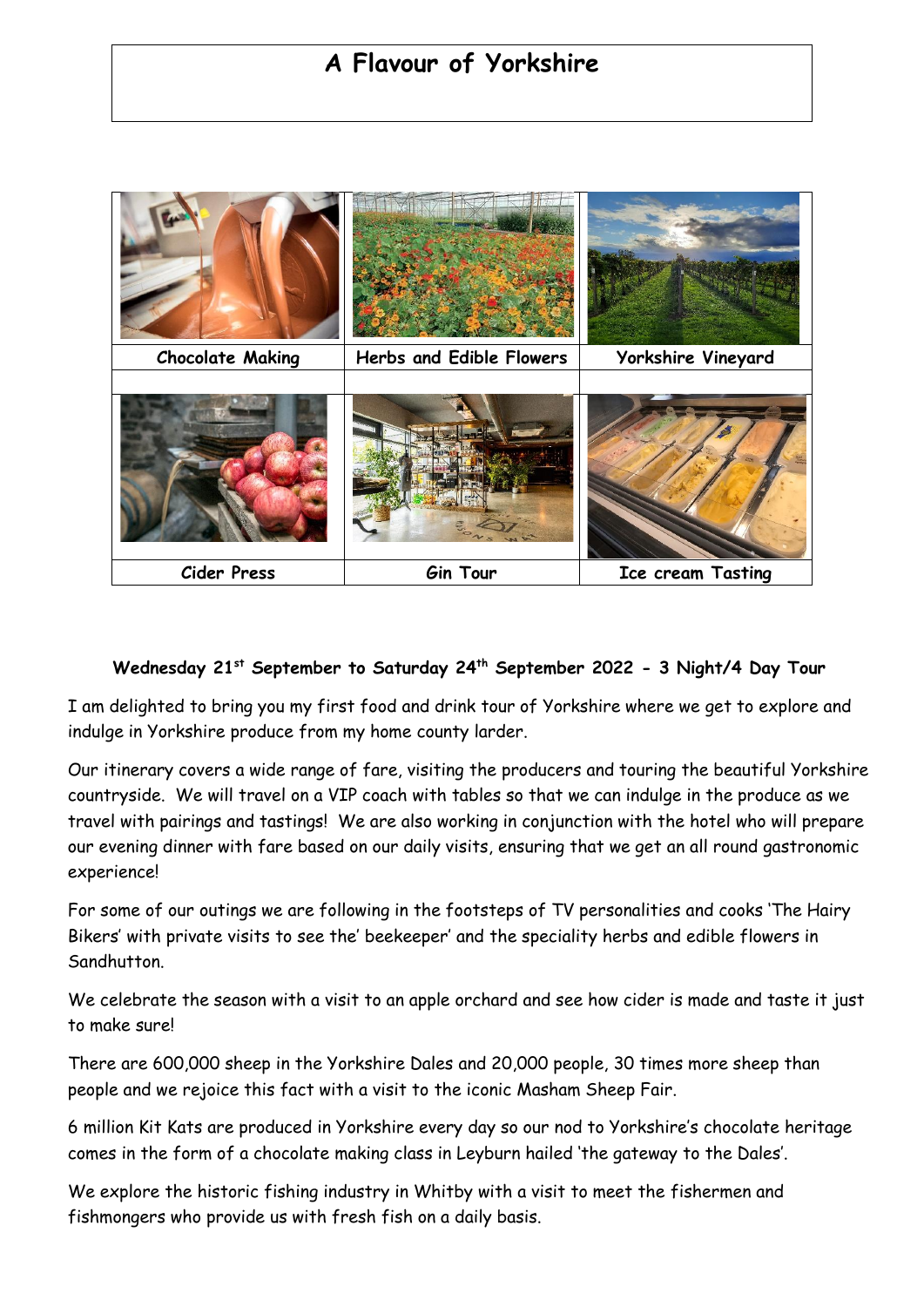We raise our glasses and take up the drinks baton exploring Yorkshire beer, gin and wine - yes really we have vineyards – 16 commercial vineyards to be exact, 45 gin distilleries and 390 breweries!! We're not visiting all of them - not this year anyway!!

We even dive into dairy products with clotted cream (cream or jam first?!) and organic yoghurt.

The Cistercian monks brought cheese-making knowhow from France to Yorkshire in the 12<sup>th</sup> century and we have been making cheese ever since – we're not visiting the monks but we are visiting the goats and tasting the goats cheese on the North Yorkshire Moors!

It's also essential that we have time for tea – Yorkshire tea of course! We will need something to accompany the tea so we will be tasting and testing a variety of Yorkshire fare from our craft bakeries including a visit to Bothams in Whitby which has been baking for us since 1865.

Yorkshire is home to well known iconic brands and small artisan producers and on this tour we intend to cover what we can and hear the stories behind the producers, and where we haven't time to visit we will certainly have time and space to taste as we travel around in our very own Yorkshire Pantry! Those of you who joined me on my virtual tours of Yorkshire visited my pantry every week, now it's going mobile!

## **Accommodation**

We will be staying at Solberge Hall Hotel just 4 miles outside Northallerton (address - Newby Wiske, South Otterington, Northallerton DL7 9ES). We will be on a dinner, bed and breakfast basis.

#### **Travel**

You will make your own way to and from the hotel. If you are coming by train Northallerton Railway station is on the North East mainline, and the hotel is a five minute taxi ride away and there are usually taxis at the station, or Linda's taxi if I am available! We will then have coach transport for our days out with, of course, your very own Yorkshire Blue Badge Tour guide and our foodie ambassador to prepare and serve the fare on board the coach!

## **Highlights**

- Yorkshire gin, wine, beer and cider visits and tastings
- Follow the Hairy Biker trail for herbs and honey
- Chocolate master class
- Visit the iconic Masham Sheep Fair
- Tea and cake with Bothams (think a coastal Bettys)
- A great catch with Whitby fishmongers crab dressing and tasting
- Down on the farm to meet the cows producing clotted cream and yoghurt and the goats providing us with cheese
- Tastings and pairings as we travel in our VIP coach with the services of our food ambassador
- Scenic touring and commentary from your Yorkshire Blue Badge tour guide as we travel around the breathtaking Yorkshire countryside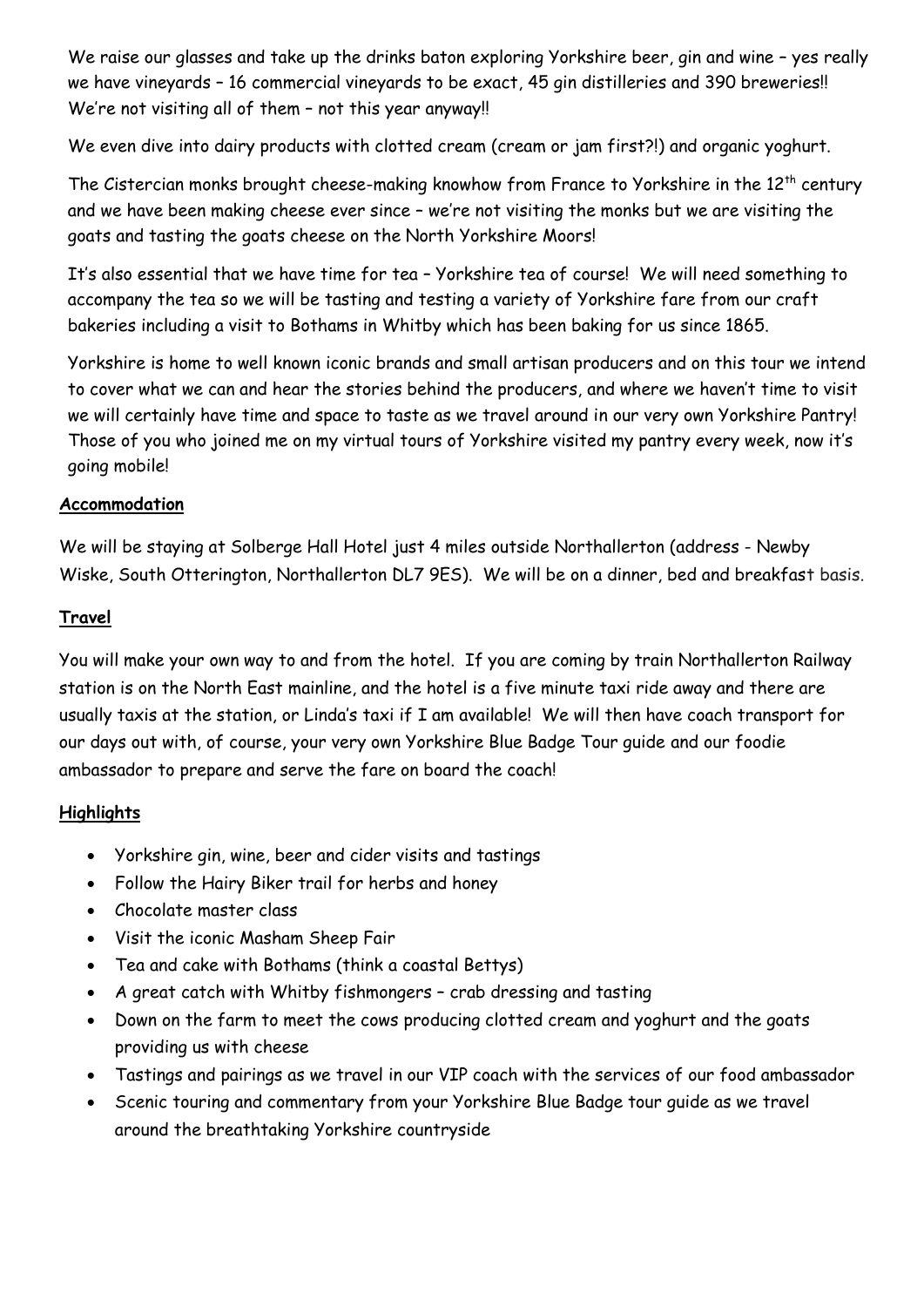#### **Itinerary**

#### **Day 1 - Wednesday 21st**

Welcome to 'A Flavour of Yorkshire' and the first day of our eating and drinking adventure!

11.30 am We meet at the hotel and depart on the coach for our first visit following in the footsteps of the Hairy Bikers to see, smell and taste herbs and edible flowers and get an idea of the botanicals which are used in our gin tasting later.

1.15 pm We reboard the coach for our first on-board tasting indulging in a selection of herb infused food and drinks.

1.45 pm We arrive at our first drinks tour to enjoy gin - what else could we start with - of course it had to be gin to begin! A welcome gin and tonic followed by a tour and blind tasting of 5 different samples.

4 pm We depart for the hotel and continue the gin tasting on board the coach.

7 pm Dinner at the hotel

#### **Day 2 - Thursday 22nd**

Breakfast in the hotel

Today we head to the Yorkshire coast to the wonderful seaside town of Whitby

9.00 am We depart the hotel and head to an organic farm (arriving 9.30 am) donning on white coats to see the production of clotted cream and organic yoghurt – once back on the coach (11 am) of course it will be necessary to indulge in both to sustain us on our journey!

12 noon On arrival in Whitby we explore the heritage of the fishing industry – Natasha from Cod Roe Fishmongers will meet us in the harbour alongside the family fishing boat, Nazanna. Natasha is from a family of fishermen who have been catching fish and shellfish for nearly 40 years. Natasha will introduce us to the history and reality of life in the historic Whitby fishing industry and also provide us with a demonstration on how to dress a crab, and of course ensure we get to taste some!

You will then have free time to explore Whitby and get your fish and chips or a crab sandwich from Natasha.

2.30 pm We meet at Whitby Brewery located in the shadow of Whitby Abbey to enjoy the delights of craft brewing. Currently tours are not available so tasting it is then! We can savour the flavour of the ales named to reflect iconic Whitby with Abbey Blonde, Smugglers Gold, Jet Black, Whitby Whaler and Saltwick Nab!

4.00 pm Depart Whitby Brewery and head to Bothams Bakery - Bothams of Whitby have been baking for us since 1865 so it is essential that we sample their Whitby lemon buns, Yorkshire Brack, Plum Bread and their resolution tea (named after Captain Cook's ship HMS Resolution)

4.15 to 5.15 Tea and tasting with Jo Botham the great grandson of the founder Elizabeth Botham.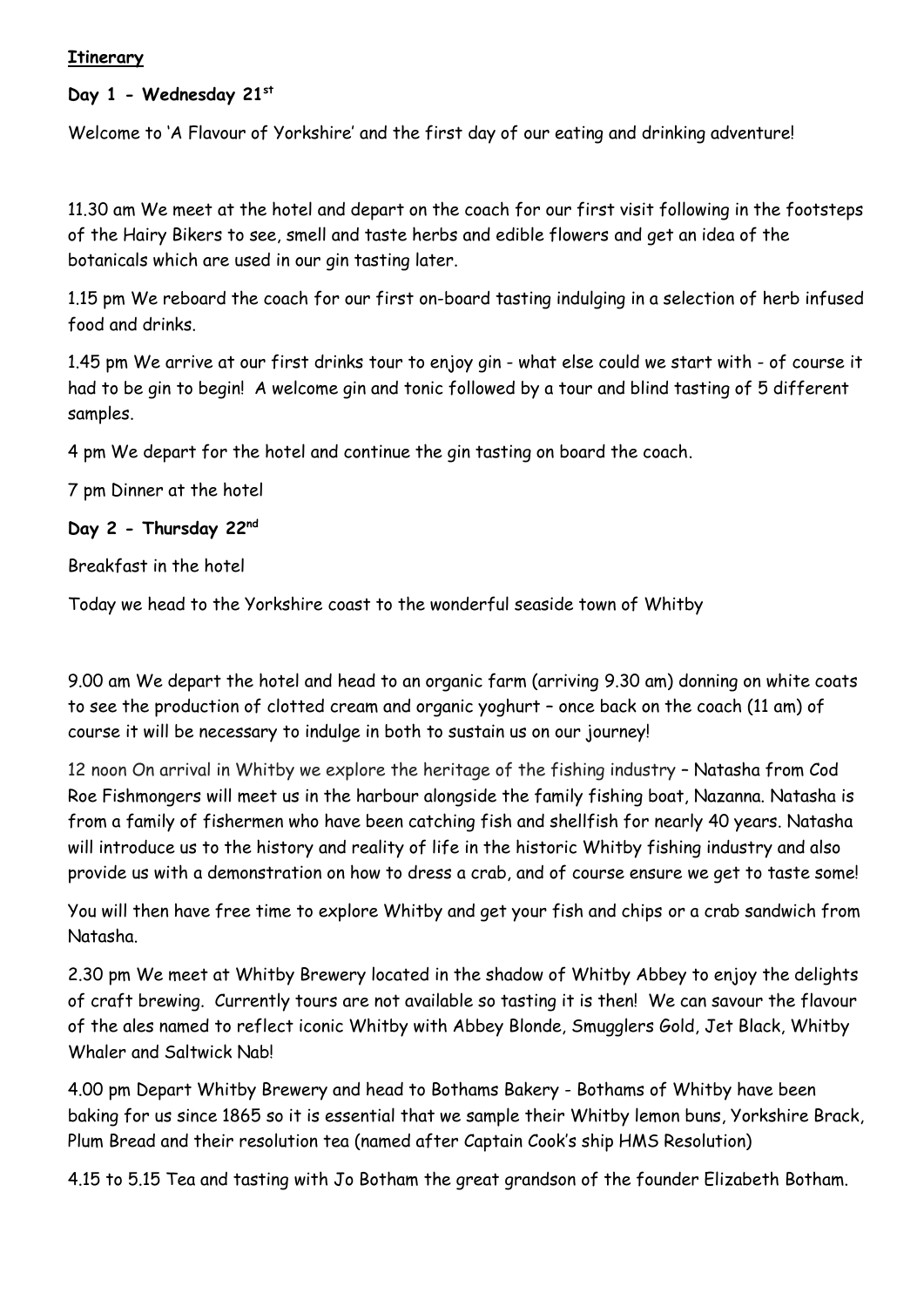5.15 pm We depart Whitby and take the scenic route across the moors heading back to the hotel expecting to arrive around 7.00 pm. As we travel we enjoy more Whitby foodie delights from Bothams plus the original Whitby Fattie from Sandgate Coffee and Delights, which has it's own story!

8.00 pm Dinner in the hotel

# **Day 3 - Friday 23rd**

Breakfast in the hotel

Today we return to the beautiful North Yorkshire Moors. Our morning visit is to meet a gentleman given the thumbs up by the irrepressible cooks on motorbikes who introduced the world to this Yorkshire gem.

9.30 am We depart the hotel and take up the Hairy Biker trail again to see the beekeeper (arriving 10.30) and enjoy the delights of honey making from the Yorkshire heather departing at 11.30.

11.45 Now it's time to visit the farm where goats cheese is made and meet the goats and taste their produce!

12.45 We head to the beautiful market town of Helmsley.

1.15 Arrive in Helmsley where our first stop in Helmsley is to taste the award winning ice cream at Ryeburn of Helmsley. We then have free time to visit the weekly market and foodie shops of Helmsley.

2.45 pm Depart Helmsley and enjoy the foodie delights from the craft bakeries as we journey to our wine tour, stopping at the gorgeous little bakery in Hovingham to pick up a few extra goodies!

3.45 pm We arrive at one of Yorkshire's 16 vineyards! Our commercial vineyards produce in excess of 100,000 bottles of wine each year from 9 wineries. We are just visiting the one on this trip – and will do our best to consume some of the 100,000 bottles produced in the county!

5.45 pm Depart the vineyard with some wine tasting on board on the return journey! Arriving at the hotel around 6.30 pm

8.00 pm Dinner in the hotel

# **Day 4 - Saturday 24th**

Breakfast in the hotel

Today we are heading to the stunning Yorkshire Dales

9.00 am We depart the hotel and head up the dales to enjoy our first visit of the day - an apple orchard and enjoy the product thereof! (arriving around 9.30 am departing 11.30 noon)

11.45 We take a visit to one of North Yorkshire's iconic festivals – Masham Sheep Fair - to experience Yorkshire country life! Sheep showing, sheep races, art exhibitions, Church flower displays and most importantly stalls full of local produce to enjoy and of course you must try those well known beers brewed in Masham -Theakstons and Black Sheep!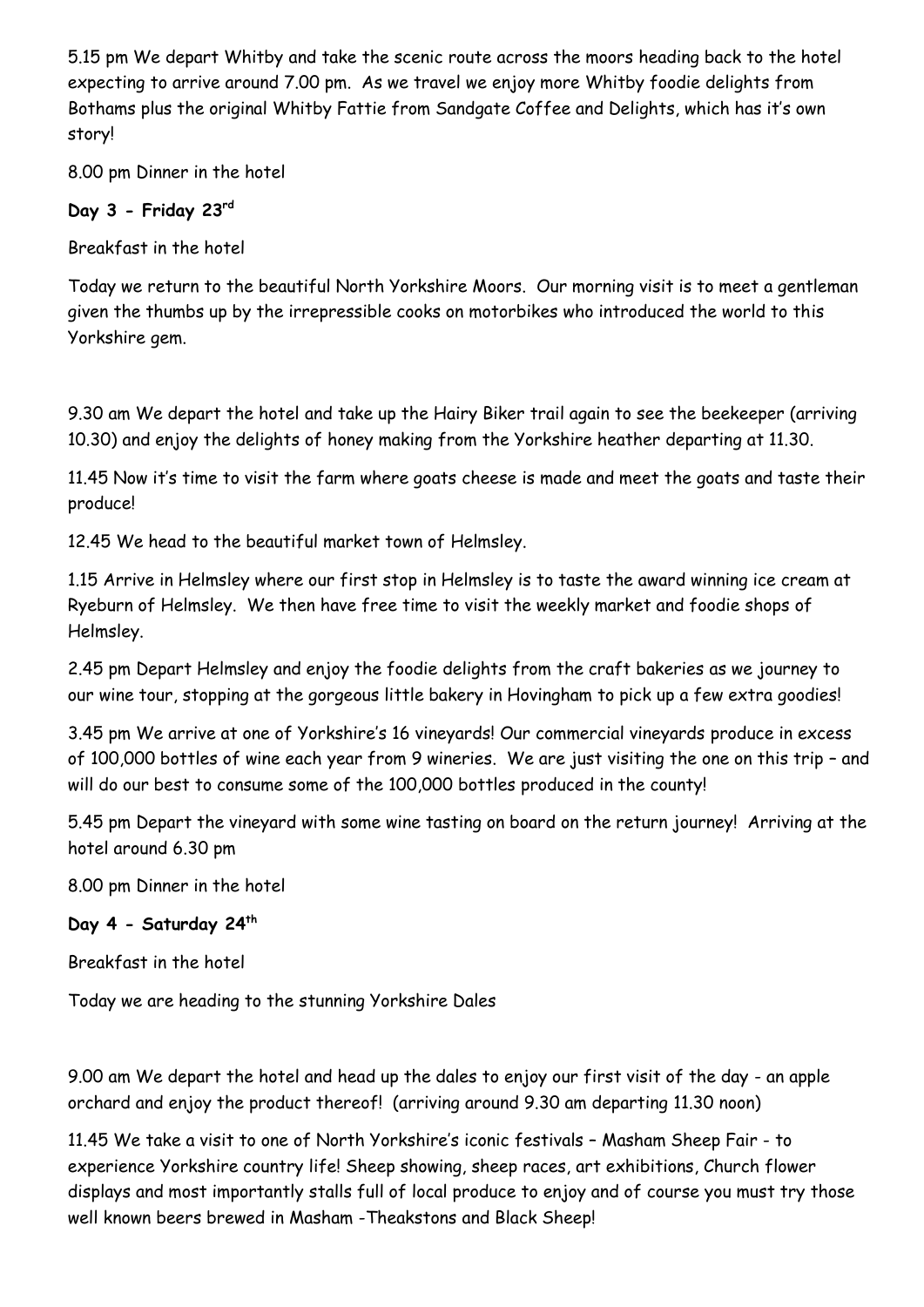2.15 pm We head from Masham to Leyburn enjoying 'the fruits and flavours' of our morning visits, tasting as we travel and finish our day with a masterclass in chocolate making ensuring you have a foodie momento to take home with you!

3.15 to 5.15 Chocolate Master Class

On our journey back to the hotel we might just have to indulge in a little more chocolate!

6.00 pm Arrive back at the hotel to say our fond farewells

#### **Booking**

For the tour prices please see the booking form below.

The package price includes all specialist produce/drinks tour costs and tastings, and the food and drinks served on board as we travel.

Please note payment is by cheque or bacs only. All payments are made to Unlimited Voices Travel, my company which operates my group tours.

Please refer to the terms and conditions on the Unlimited Voices Travel website or request a copy directly from us.

Please tick this box to give your consent to us using your data to keep you informed of Yorkshire news, events and tours. Please see our privacy statement on the Unlimited Voices Travel website.

Please note once we have sufficient numbers we will confirm your application to you.

#### **Please make sure we have confirmed your place before you book your transport.**

**In order to secure our hotel accommodation, which as you know is at a premium in the UK at the moment, the initial deadline is Wednesday 3 rd March 2022 when we must make our first hotel bookings. After this date bookings will still be taken but we cannot guarantee bedroom availability and prices. Please therefore respond as quickly as you can, please don't wait until March if you know you can join us!**

**Please note there are only 3 twin rooms available, so for these please act EXTRA quickly!**

#### **Day Guests**

For those of you who live locally and would like to join us as 'day trippers' please complete the section below and let us know where you live so we can arrange some suitable pick up points to get you on the coach. Please note the prices quoted for the day trips do not include any specialist produce/drinks tour entrance fees as applicable – please let us know which days you want to join us and we will calculate the extras. Obviously the coach pick-up points will need to be en-route – sadly we won't be able to provide a full taxi service to your door!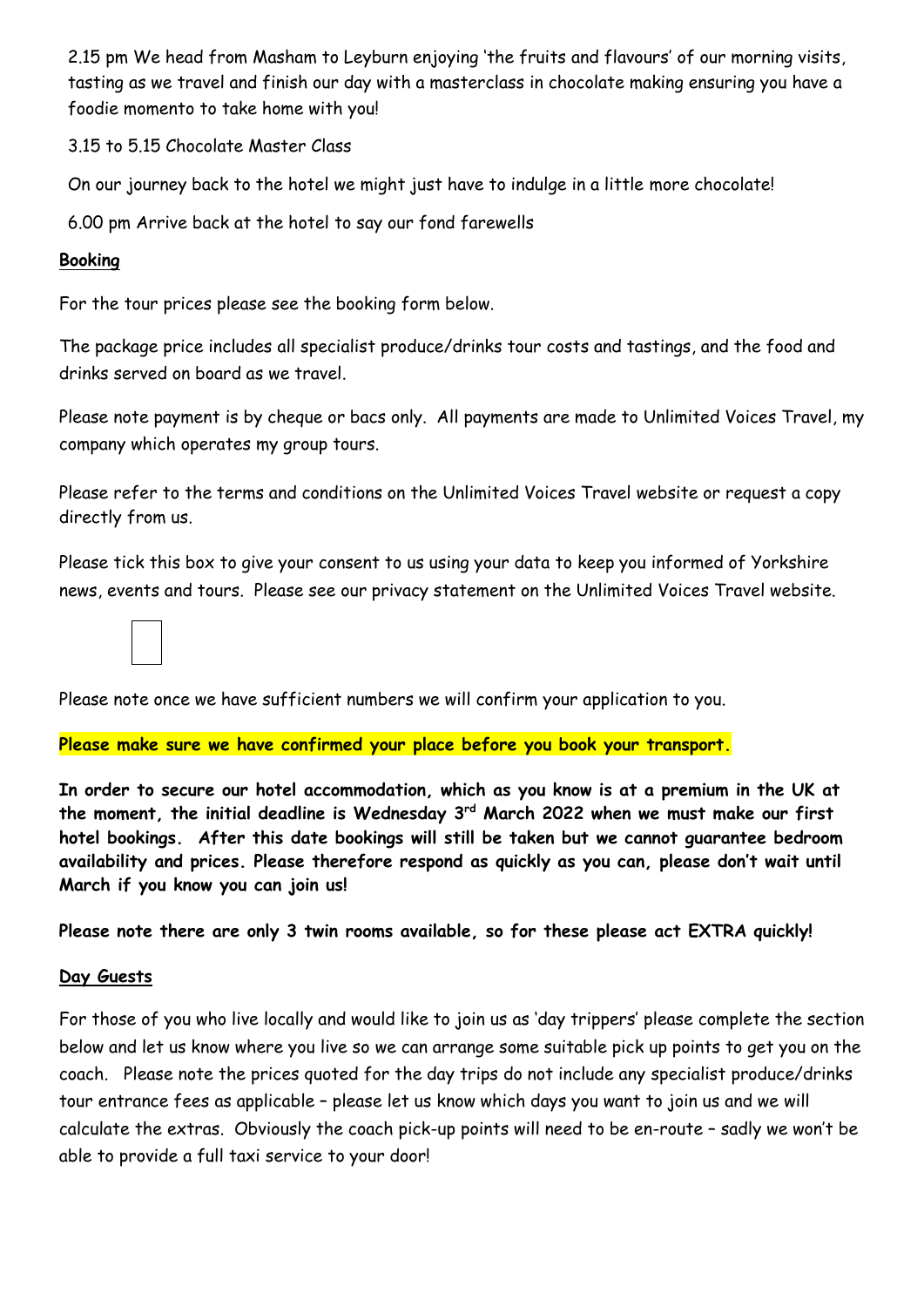## **For All**

Please return your application forms as soon as possible to:- A Flavour of Yorkshire, 92 Thirsk Road, Northallerton, North Yorkshire, DL6 1PL.

Wherever possible we will send all correspondence by e-mail, please supply us with an up to date email address. If however you prefer to receive things by post, please send us 2 self addressed, C5 stamped envelopes.

#### **A Flavour of Yorkshire – Booking Form**

## **Wednesday 21st September to Saturday 24th September 2022 - 3 Night/4 Day Tour**

| Lead Name      |           |
|----------------|-----------|
| Address        |           |
|                |           |
|                | Post Code |
| Home Phone No. | Mobile No |
| Email address  |           |

**Please note that all correspondence relating to the payment for this trip will be forwarded to the lead name only as our system does not enable us to duplicate it. PLEASE THEREFORE MAKE SURE YOU PASS IT ON TO EVERYONE ON YOUR FORM. With regard to other information relating to the trip if you wish us to send it to everyone on your form please include their email address below.** 

| Individual names of all<br>participants including lead name | Age/DOB | <b>**E-mail address</b> |
|-------------------------------------------------------------|---------|-------------------------|
|                                                             |         |                         |
|                                                             |         |                         |
|                                                             |         |                         |

| Room Requirements - Please circle - | Single | Double | Twin |
|-------------------------------------|--------|--------|------|
|-------------------------------------|--------|--------|------|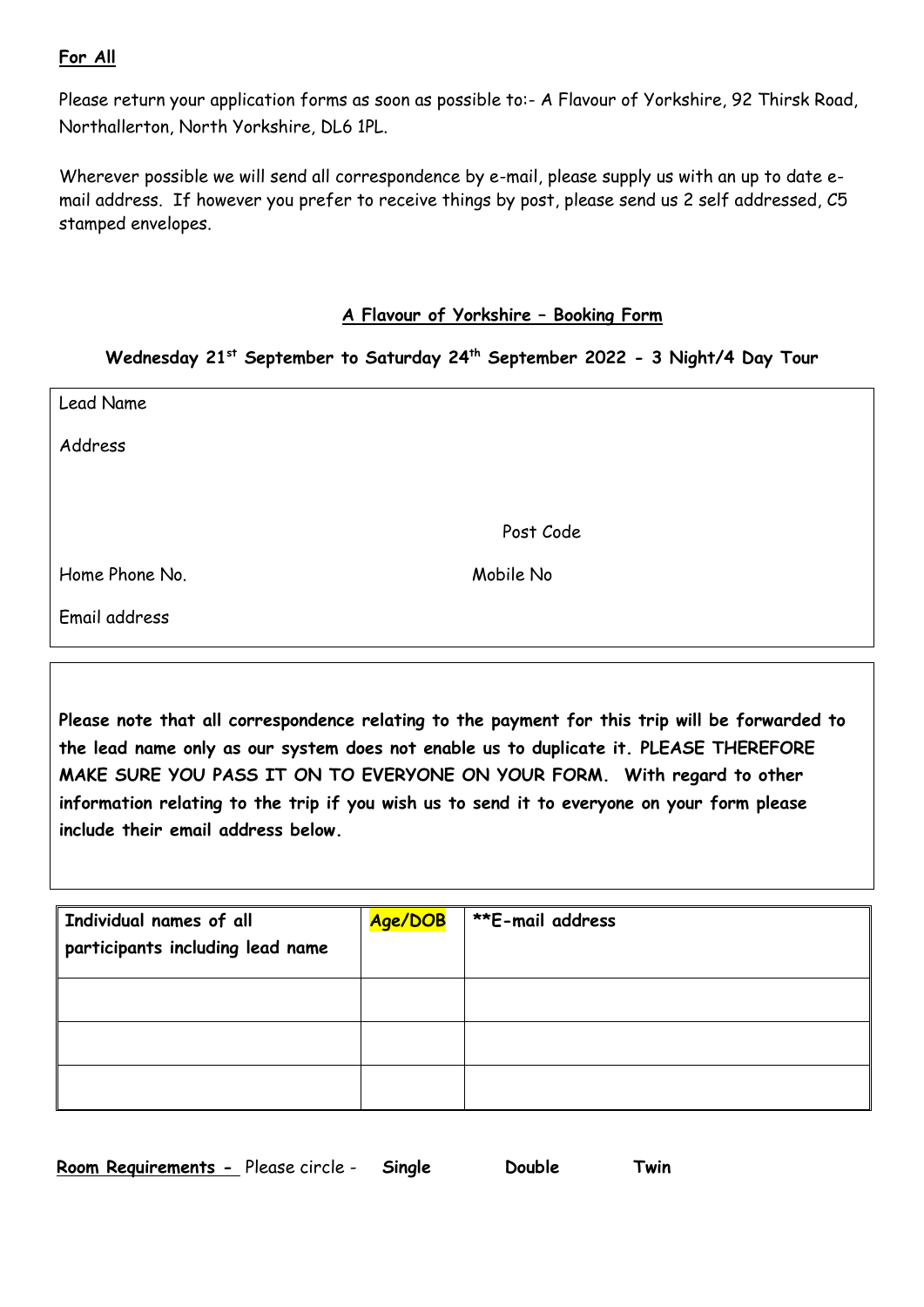| The Full Tour $-$ as per the itinerary above including dinner                  | Price Per |
|--------------------------------------------------------------------------------|-----------|
|                                                                                | Person    |
| Single - Price per person                                                      | £780      |
| Double/Twin - Price per person                                                 | £640      |
|                                                                                |           |
| Day Trippers                                                                   |           |
| NB - this section does not apply to those people on the full tour              |           |
| Please note entrance fees/specialist produce tour fees for day trippers are in |           |
| addition to these prices                                                       |           |
| Wednesday                                                                      | £15       |
| Thursday                                                                       | £30       |
| Friday                                                                         | £30       |
| Saturday                                                                       | £30       |
|                                                                                |           |

**Special Requirements (i.e. Mobility) and dietary requirements – PLEASE INFORM US OF ALL FOOD ALLERGIES AND INTOLERENCES. ALSO NOTE YOU MUST BE OF A LEGAL AGE FOR DRINKING TO PARTICIPATE IN THE TOUR.** 

Please note an administration fee of £25 will be applied to all changes after the initial booking and to any late payments.

## **Deposit & Balance Due**

**Deposit upon Application - £125 per person, Balance due Wednesday 20th July 2022.**

Please note payment is by cheque or bacs only. Please make cheques payable to **Unlimited Voices Travel Ltd** or make a direct payment into our bank account, see details below. **Please note that once the trip is confirmed all monies are strictly non-refundable.**

**By applying and paying a deposit you agree to:-**

- **1. Our terms and conditions which are available on our website. If you are unable to obtain access to these please request a copy directly from us.**
- **2. You confirm that you are of a legal age for drinking and will act responsibly when consuming alcohol on this tour.**